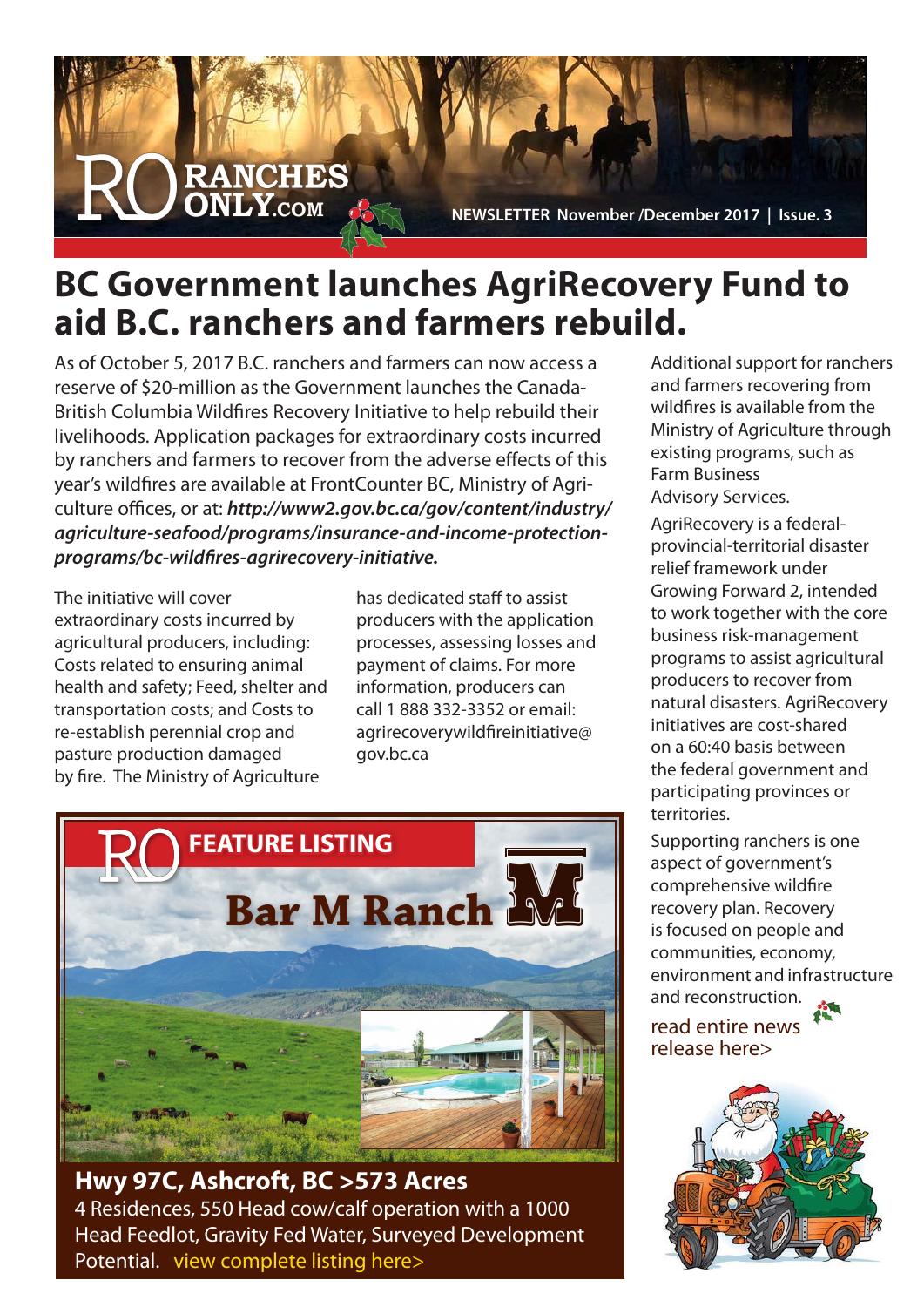

**"Great Recreational Property or Horse Ranch"** 

**1200 Willis Road, Chetwynd, BC >630 Acres** Timber Log Home, 50x120 Pole Barn with maturity pen, cattle handling system, fenced & Xfenced. [view complete listing >](http://ranchesonly.com/listing/1200-willis-road/)



**We invite you to visit us online at ranchesonly.com to view our current listings or to book a ranch evaluation to assess your rural estate value.**

**Click here to [BOOK A Ranch](http://ranchesonly.com/ranch-evaluation/)  Evaluation>**

## **A Ranch Assessment Checklist can help you compare and identify your most viable rural property option.**

As you begin your search for your dream ranch or rural property you will find that there can be an overload of information when trying to compare properties that may interest you. Keeping a Ranch Assessment Checklist that is customized to your specific property needs can be a huge help in evaluating properties when you are trying to locates the best location for your ranch operation.

A Ranch Assessment Checklist compliments your business plan and allows you to clearly see the advantages or disadvantages that each property represents according to your specific needs. Your comprehensive Checklist should include the following;

- SOIL (Quality and Composition)
- **LAND SUITABILITY & CLIMATE**
- **LOCATION & PROXIMITY**
- **LAND ORIENTATION**
- **TOPOGRAPHY AND SLOPE**
- **VEGETATION**
- CONTAMINATION (Prior Herbicide Application)
- **WATER RESOURCES**
- **LAND ACCESS**
- **FENCING**
- **EOUIPMENT USAGE/STORAGE**
- **HOUSING**
- **INFRASTRUCTURE**
- POWER SUPPLY
- PROPERTY BORDERS
- **EASEMENTS**
- **LEASES / CROWN RANGE LEASES**
- **LAND USE RECORDS**
- PROPERTY ZONING RESTRICTIONS
- **NEIGHBOUR RELATIONS**
- **LIVESTOCK**

Having a checklist with a list of these items when viewing a potential property will ensure you consider and ask the right questions and allow you to write down specific comments or notes about each of these important considerations. This checklist will become a valuable asset when comparing properties and aid in your final decision process when committing to placing a bid on your chosen listing. Ranches Only realtors are knowledgeable professionals who are a part of the BC ranching community and they endeavour to supply you with all the information you require to find and purchase your dream ranch.